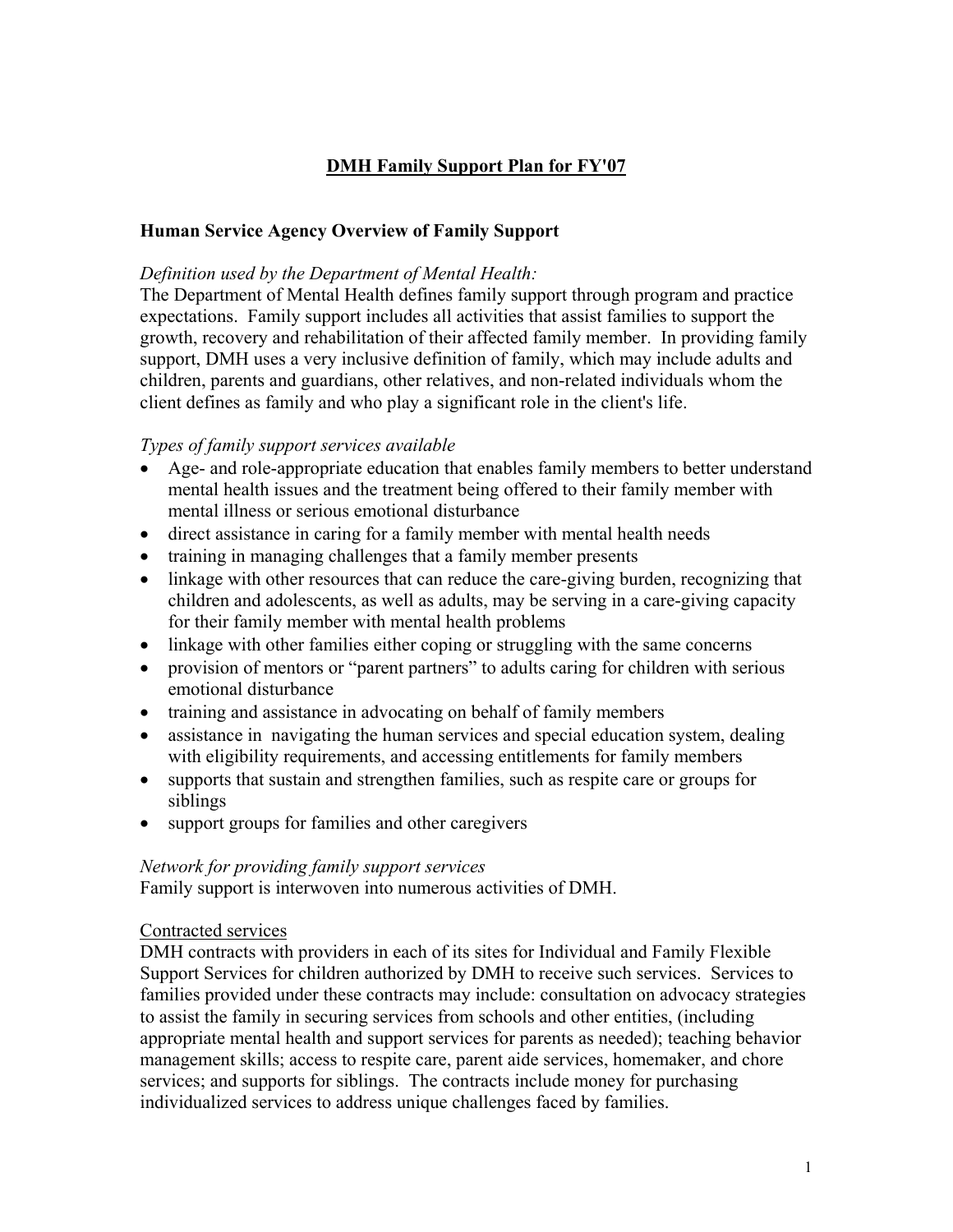DMH funds family support specialists as part of the joint DSS-DMH Collaborative Assessment Program (CAP). Families going through CAP, an assessment and crisis stabilization process for children at risk of out-of-home placement, are offered parent partners, individuals who have raised children with mental health problems and can assist CAP parents in figuring out their needs and how to get them met. DMH also has specific respite care contracts.

Family support is also available to all parents of children and adolescents with behavioral, emotional or mental health challenges, whether or not their child is involved with a state agency. DMH funds at least one person in each Area to facilitate support groups that offer emotional support, provide education about mental health needs and state of the art treatment, teach advocacy strategies, and serve as a self-help venue for parents or other caregivers. Family support specialists are sensitive to the challenges of parents coping with stress who may have mental health needs themselves, and the specialists are trained to support parents in accessing appropriate services.

DMH funded adult services also provide support to the families of adult clients, provided the adult client has given consent. Family support is provided for both clients living at home with mental illness and those who are not. Services that involve families and spouses of adults include: the Program of Assertive Community Treatment (PACT) which makes intensive supports for the adult and family available 24 hours a day; Community Rehabilitative Support activities; and Supported Housing services, particularly in cases where a client resides at his family home and receives residential and rehabilitative support there. In these programs staff not only provide direct service to the client, but provide coordination, referral, and support services to household members and help them achieve a realistic understanding of the nature of their family member's mental illness, its treatment and its prognosis.

DMH provides funding to the Massachusetts Chapter of the National Alliance for the Mentally Ill (NAMI-Mass) and the Parent Professional Advocacy League (PAL) for educational programs for families. NAMI offers *Family-to-Family*, a free, 12 week psycho-educational course designed for family members of older adolescents and adults. This course helps families learn essential skills and information relevant to caring for a family member with major mental illness. Trained family member volunteers teach the courses. NAMI and PAL jointly offer *Visions for Tomorrow*, a similarly structured 8-10 week course to help parents and other primary caregivers of children and adolescents. These programs are open to all families in the community who care for people with mental health challenges, and are offered in both Spanish and English. Both PAL and NAMI do trainings for providers to help them understand the family perspective.

#### Case management

The Department's goal is to provide each eligible client with a case manager. Virtually all case management for children, and some of it for adults, can be defined as family support, in that assisting children to access services they need provides benefits to the entire family. For adults living at home, much of case management support is directed to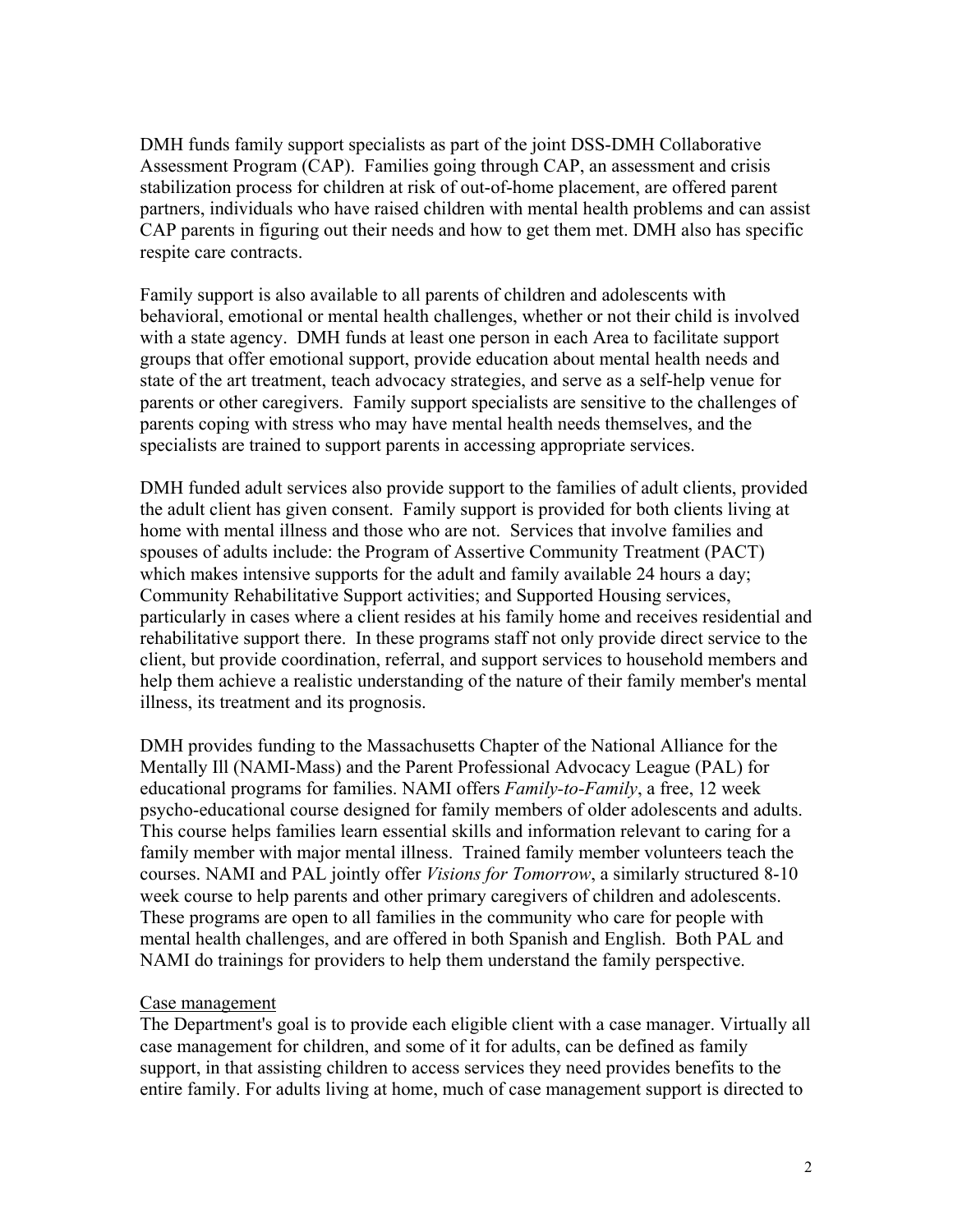assisting the family. Even if the adult is living out-of-home, case managers work with the adult's family so long as the adult has given consent. Case Managers for children, adolescents, and adults help families think through the effects of the affected person's mental health problems on their lives, identify their strengths and the resources, and identify resources and supports to promote the client's recovery and growth. Case managers link families with assistance for themselves as well as for the client as part of the service planning process, and are the people families turn to for help in case of crises and unexpected events. They work with clients and their family members to develop plans for managing crises in advance, to minimize family disruption in times of unexpected events. Case managers authorize the provision of services which directly support the family's care-giving capacity, help families get benefits for the client, and assist families in advocating with other entities for services and supports.

## *Process used to get input on the plan from families of individuals who receive DMHfunded services*

- DMH Area and Site boards regularly participate in needs assessments and program planning.
- Two DMH workgroups, one focused on adult services and one on child-adolescent services, met for eight weeks in the spring to identify the strengths and needs of the DMH service system. The workgroups were composed primarily of DMH staff at various levels of the organization, but also included family members of adults and children and adolescents.
- DMH held multiple group meetings throughout the year with DMH staff and family members in each Area of the state to get a more local perspective on service system strengths and areas needing improvement.
- DMH contracted with Consumer Quality Initiatives, Inc. to conduct focus groups for consumers and family members on selected topics across the state. There was a focus group specifically for families of individuals with mental illness and one for those with mental illness who are themselves active parents of children with mental illness, in addition to the groups for consumers of all agencies.

#### **The Plan**

During FY'07, DMH will conduct a detailed review of its services and supports as part of the first phase of implementing a unified public behavioral health system, a coordinated system encompassing both MassHealth and DMH services Overall service needs were identified through the planning process in FY'06. The in-depth analysis of services, fiscal and administrative structures planned for this fiscal year is a prerequisite for the next procurement of the DMH service system, expected to begin in calendar year 2007. Family support has been explicitly identified as an area of attention, and planning for enhanced family supports is part of the overall activity. There will continue to be vehicles for family input into system redesign throughout the process.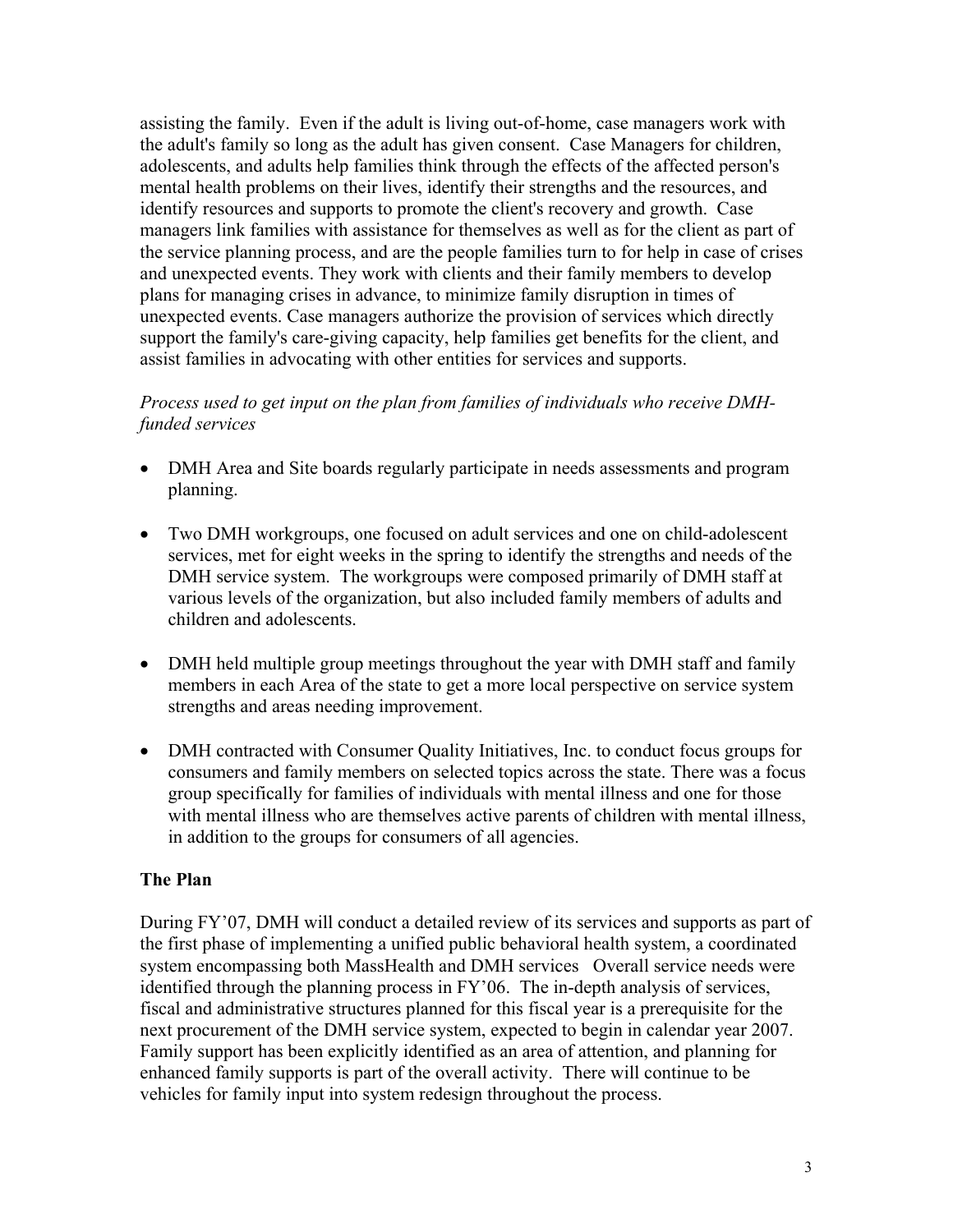Family members made several recommendations specially related to family support during the FY'06 planning process, many of which will be addressed through staff assignment and procurement. These include:

- Make information about DMH and its services easier for families to obtain
- Improve access to services having their child be able to access the appropriate services in a timely manner is a significant way to decrease the burden on families.
- Work with providers so that they can do a better job informing families about their family member's diagnosis
- Provide peer support for family members and build it in at various levels of the service delivery system
- Increase availability of respite care
- Invite families to serve on human rights committees
- Recognize that adults who are parenting while trying to cope with their own mental illness need specialized services and supports, for themselves and for their children
- Make sure that "crisis plans" for adults address what will happen to their children
- Keep the focus on "recovery" for adults –provide them with the opportunity to become effective, capable independent adults (and parents)

The DMH family support initiatives discussed below represent DMH's response to date to the input given by families through the ongoing DMH processes of constituent involvement in program development. Parents and family members have been involved in both the design and implementation phase of these initiatives. Specific levels of involvement are identified below as part of the discussion of the activity.

## **I. Family Empowerment**

## **Current Initiatives**

Family members are represented on the Commissioner's Statewide Advisory Council. Parents of both adult and child mental health consumers are also key members of the State Mental Health Planning Council. The Council must review and approve the annual State Mental Health Plan and the Implementation Report that Massachusetts submits in order to receive federal funds through the community mental health services block grant. Parents are represented on the statewide Professional Advisory Committee on Children's Mental Health, an informal group that has been in existence for 25 years and that advocates at the state level on issues related to the mental health of children and adolescents. Parents are members of the Mental Health Commission for Children Implementation Advisory Group, which is advising DMH on implementation of the priorities agreed upon by the Commission.

The Area and Site-based structure of DMH also promotes Family Empowerment. Family members are represented on Site and Area Boards that advise on local program development, regulations, statutes and policies. Family members participate in the service procurement process through participating on proposal review committees that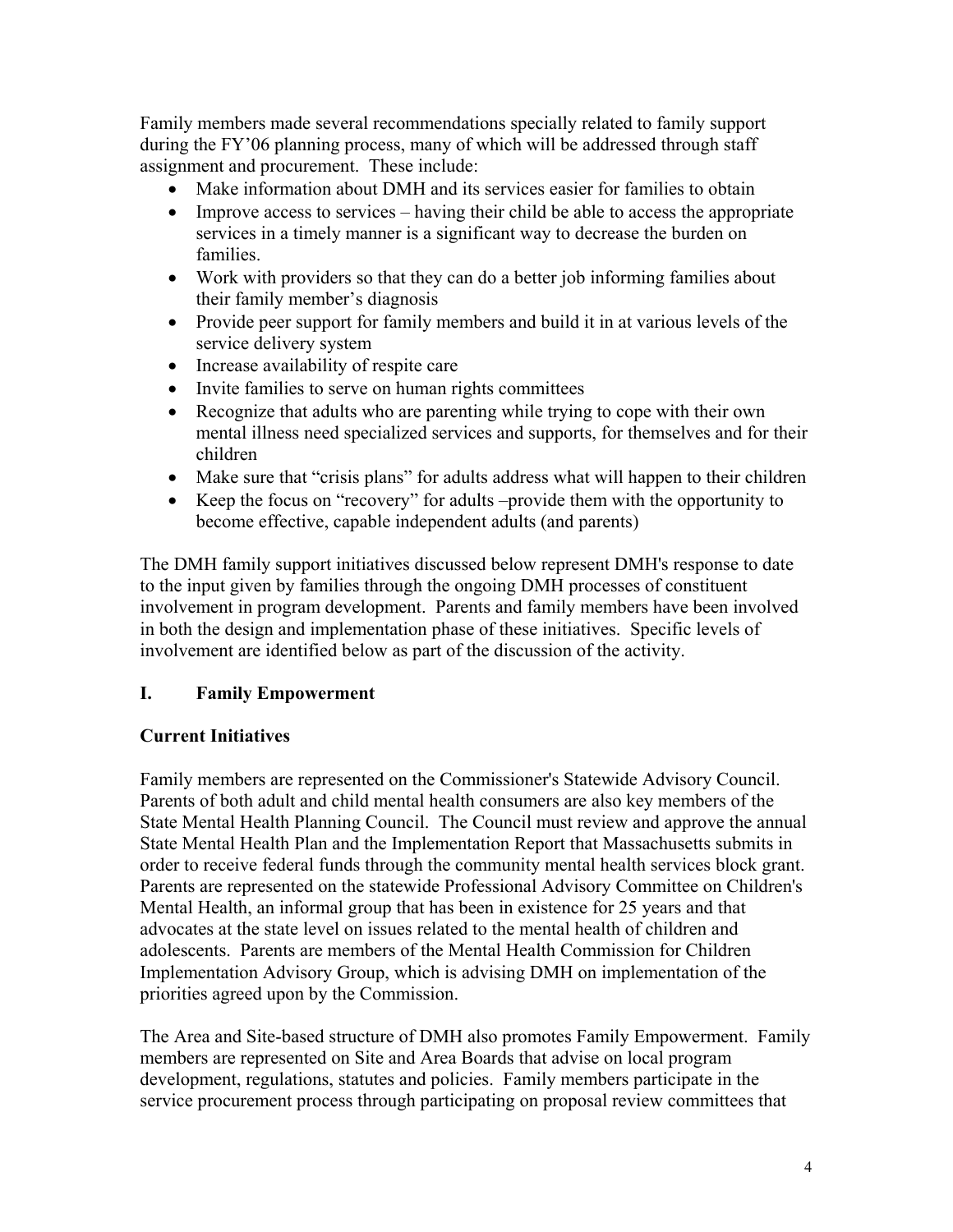make recommendations to the Department about contract awards and also participate in local committees that work on the details of refining and improving the quality of services.

DMH partially funds the statewide organization of PAL, which is responsible for making sure that the voices of parents and family members of children with mental health needs are represented in all policy and program development forums both within DMH and in other state agency and interagency forums. PAL provides training to a network of 43 family support specialists to enhance their advocacy skills. PAL maintains regular communication with the local support groups facilitated by family support specialists, and, through them, solicits input on proposed changes to state and federal laws, regulations, and program designs that affect children with mental health challenges. PAL provides feedback to DMH staff about problems that parents are experiencing in regard to service access and quality based on information from support groups, problems presented to the Parent Resource Network Hotline, and studies that it conducts. PAL has identified the need to address the mental health issues of parents affiliated with PAL activities. The Areas have used PAL to provide training for new state hires and provider staff in understanding the parent perspective. A DMH staff member serves as an exofficio member of the PAL board and attends the monthly meetings of the family support specialists to hear concerns directly and solicit parental feedback.

DMH also works with Adoptive Families Together (AFT), an organization of adoptive families that now operates as a program of the Massachusetts Society for the Prevention of Cruelty to Children. AFT provides support groups across the state and develops written material to help educate and assist parents in advocating for the best services for their children. DMH has provided some funding for AFT materials and makes AFT materials available through the DMH-funded family support specialists.

## **New Initiatives**

The DMH redesign process has structured opportunities for input from families of both child and adult clients. The Unified Behavioral Health Initiative, the planning for organizing and procuring a new coordinated public mental health system of care, is the overarching DMH initiative for FY'07 which will lead to creation of a child/adolescent service system that, for children and adolescents, is family-driven and family-centered. The system design process, while promoting independence of adults, will at the same time consider how the system can best be supportive of families of adult clients, many of whom continue to be a key resource for their adult children, even when those children live out of home. The Department's new focus on Transition Age Youth, has highlighted the need for DMH to teach families how to best promote independent living skills in their offspring. The planning process is also expected to tackle the question of how best to support family members of adult clients who choose not to involve their families in their treatment, as those family members often feel distraught and frustrated by being cut out of the process of helping a loved one.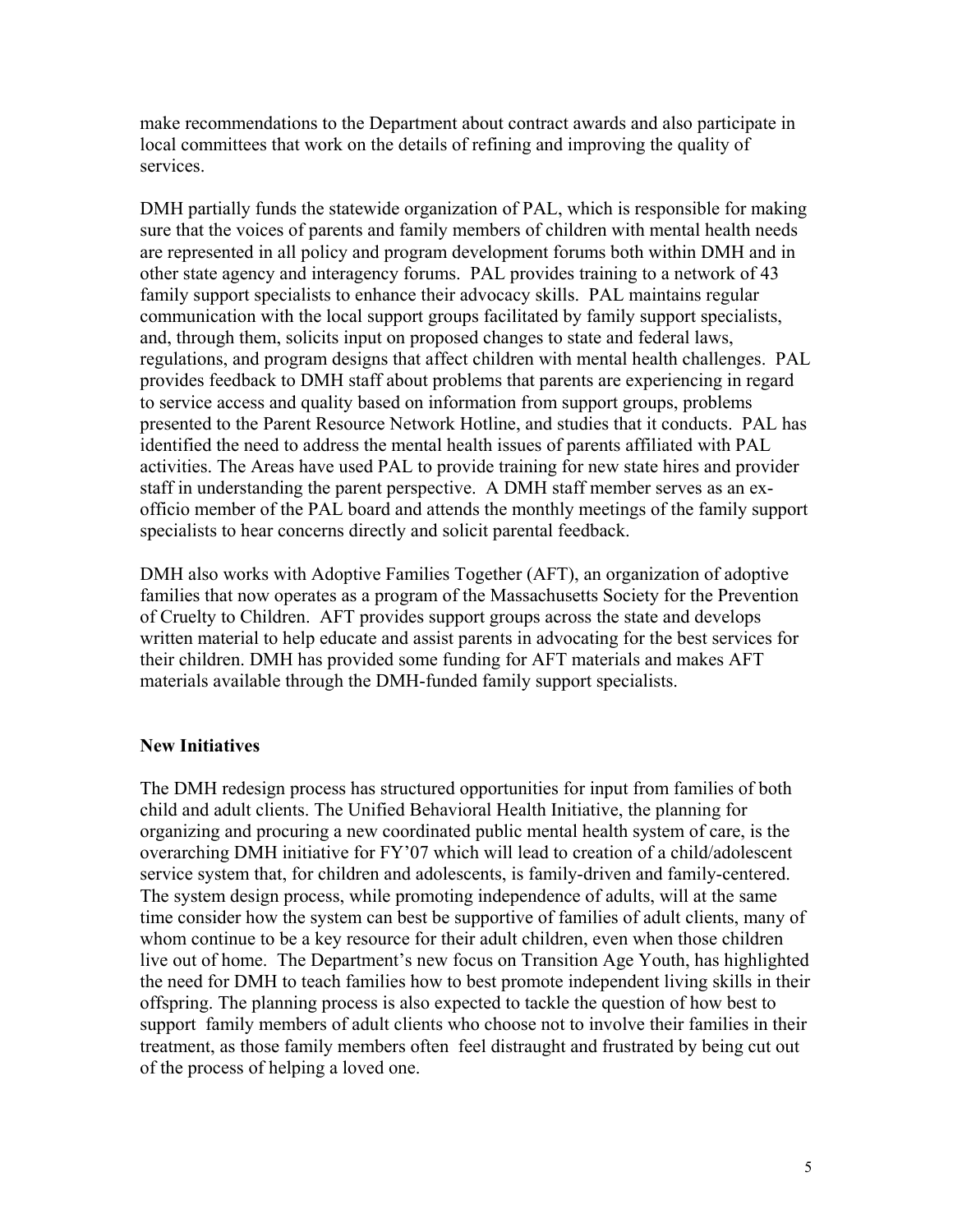### **II Family Leadership**

### **Current Initiatives**

NAMI's "Family to Family" curriculum and "Visions for Tomorrow" taught by PAL and NAMI utilize a train-the-trainer model to help families learn essential skills and information relevant to caring for a family member with mental illness and become knowledgeable about available interventions and resources. Trainers then run groups in their local areas and thus continue to build an informed family base. NAMI also trains family members to co-facilitate support groups for families. Parents of DMH clients continue to participate in trainings offered through Families Organizing for Change that focus on advocacy strategies. PAL provides monthly trainings for family support specialists that build skills in specific areas, such as effective advocacy with schools and insurers and evidence based treatments. Family support funds are used to pay for expenses associated with attending conferences and trainings. Parents from across the state attend and often present at the annual national conference of the Federation of Families for Children's Mental Health, the annual children's mental health research conference sponsored by the Research and Training Center of Florida State University, and the annual Building on Family Strengths conference sponsored by the Research and Training center of Portland State University.

The Executive Director of the statewide PAL organization has co-chaired the Family Advisory Committee of the Massachusetts Behavioral Health Partnership since its creation, serves on the Advisory Committee for the Massachusetts Child Psychiatry Access Project, and participates on the statewide Steering Committee for the Coordinated Family Focused Care (CFFC)**.** CFFC is a MassHealth interagency service delivery model being piloted in five sites that includes family support specialists as part of the core staff, promotes an ongoing partnership of families and professionals in service planning, and incorporates family supports in the range of offered interventions. Parents serve on each of the local CFFC steering committees, which offer additional venues in which parents can exercise leadership. Parents serve on the Department of Education's Statewide Advisory Committee for Special Education. The Executive Director of PAL also participates with state agency representatives on the Steering Committee for the Planning and Review Teams that operate under EOHHS auspices to resolve interagency service disputes through facilitating family-centered interagency service planning. There are two family specialists (parent) hired for each PRT who are available to mentor families whose cases come to the PRT, to assure that the PRT remains family friendly, and to reflect the parent perspective in discussion of systemic issues.

PAL and DMH serve on the Steering Committee of the Consortium for Children with Special Health Care Needs which is bringing together parents, government agencies, and health and mental health providers to develop more responsive and integrated systems of care for families. A PAL family support specialist chairs the Family Participation Work Group whose aim is to disseminate information on effective strategies for assuring participation of parents in medical care. The Work Group is building on its successful pilot of a Family Partners' Initiative that paired health-care organizations, including a pediatric practice, a health plan, and a university public health program, with parents or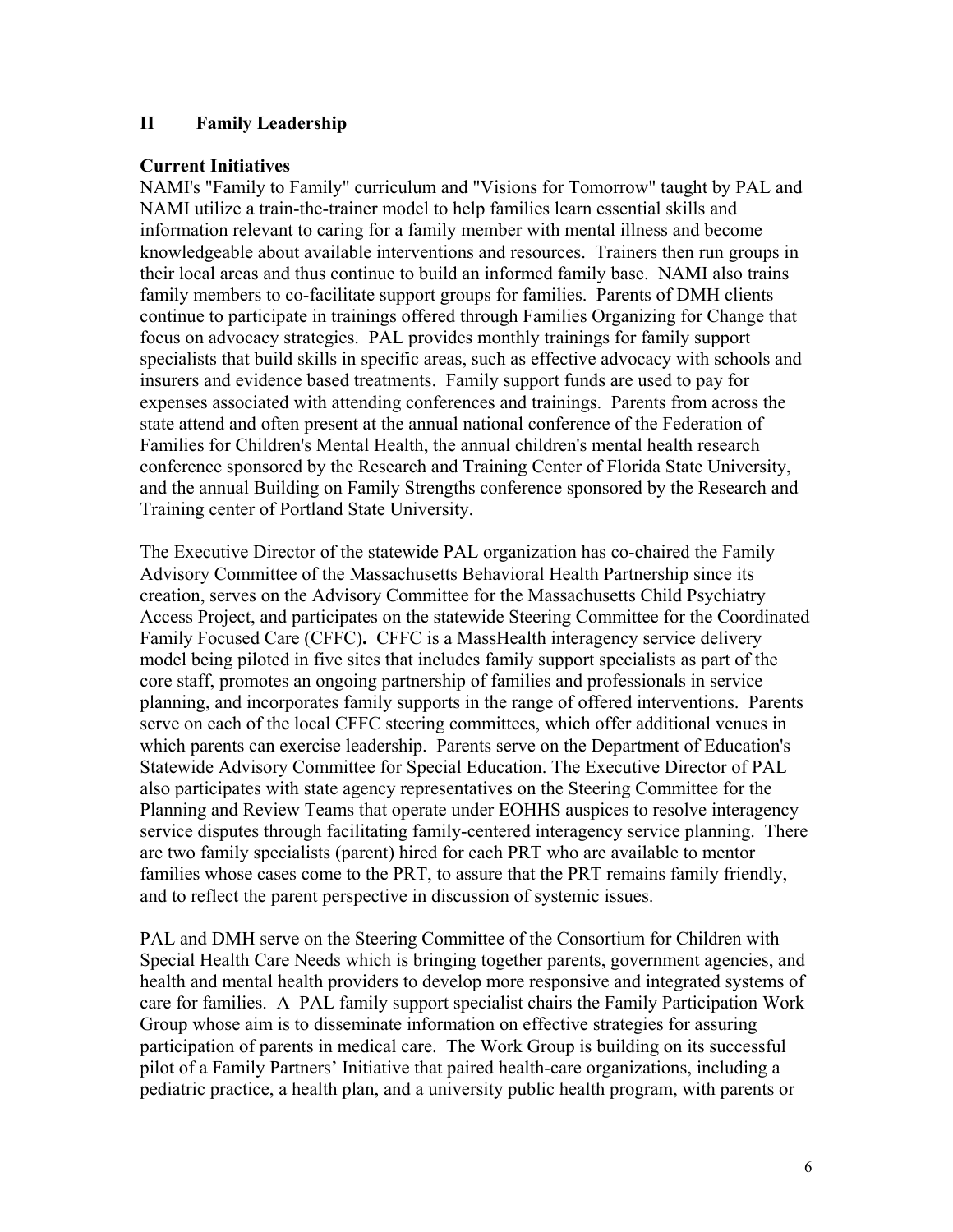other family members caring for a child with special health care needs to develop more family responsive practice.

## **New initiatives**

Family members will be actively involved in the system design and service planning activities to assure that the proposed services address needs for family support at all levels.

## **III Family Support Resources and Funding**

## **Current Initiatives**

In FY'06, DMH allocated \$4,672,602 for case management services for children and adolescents, not including the cost of supervision. As noted above, parents are the legal guardians, and the ones responsible for their children's care, and thus most case management activities are designed to support parents in their role. Case Managers work with parents to develop a child's Individual Service Plan and check in with the family regularly. They are available to families to help resolve situations as they arise. DMH Case Managers can assist parents of child and adolescent clients, who may have their own mental health and substance use issues, to obtain appropriate services DMH allocated \$19,789,448 for case management for adults. Approximately 25% of adult clients live with their families, and, for those who receive case management, a significant portion of case management activity is directed to supporting the family in maintaining the client at home. Approximately \$2,500,000 of the adult case management budget can be considered as family support.

DMH allocated \$12,851,369 for individual and family flexible support, direct services for families of children and adolescents who have been determined eligible for DMH continuing care services, or who require immediate intervention. The contract reporting mechanism does not distinguish how much is spent on direct services for the individual, as opposed to support to the family to enable the child or adolescent to remain at home, but contract managers estimate that at least half of this money is spent on family support. Most respite care for families is funded through these flexible support contracts. Moreover, DMH also had \$1,187,061 in respite care-specific contracts for children and adolescents. The most common goal of respite care for children and adolescents is to provide relief to families.

DMH funds some family support activities that are not restricted to individuals who have been determined eligible for DMH services. In FY'06, DMH contracted with NAMI for \$244,738 and with PAL for \$142,000. For families of children and adolescents, there are Area-based contracts totaling \$1,156,839 that cover services provided by 43 locally based family support specialists, including those working in the DSS-DMH Collaborative Assessment Program. Parent education, parent support groups, training and leadership development, and parent mentoring activities are some of the activities offered with these funds. By enabling parents to increase their knowledge and get emotional and practical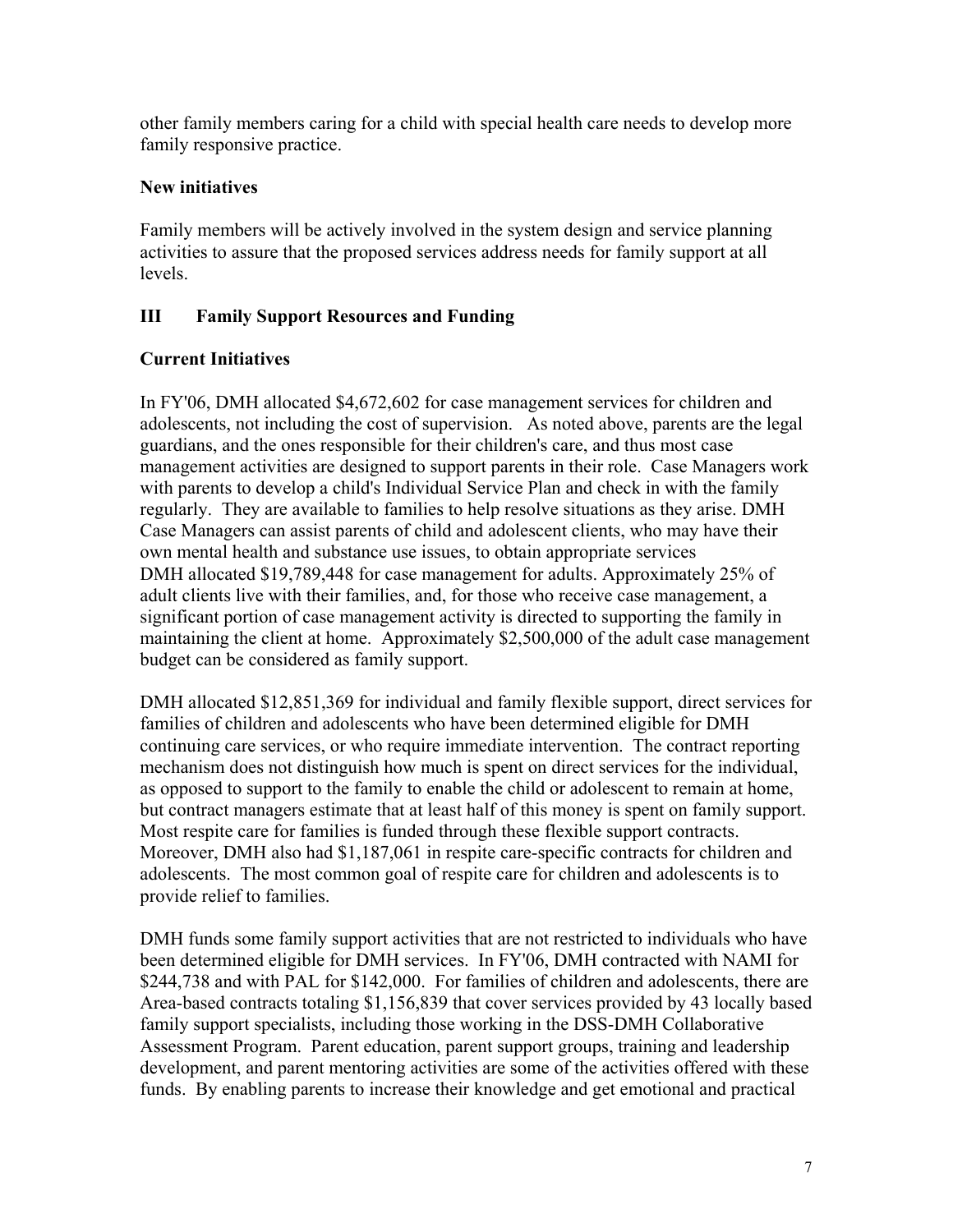support from other parents, these activities enable many families to support their child's growth without the necessity of formal state agency involvement.

Also, DMH contributed \$53,750 to the Clubhouse Family Legal Support Project (CFLSP), which was established in 2000. The project attorney, working with the Mental Health Legal Advisors Committee legal team and several clubhouses, provides legal representation to low income parents with mental illness who are at risk of losing custody and/or contact with their children. The project is proving effective in helping some parents regain or retain custody, and helping others gain visitation rights.

As noted above, DMH provides flexible funding to families of children and adolescents through individual and family flexible support and/or intensive wraparound contracts with mental health providers. If the DMH Individual Service Plan that is developed collaboratively by the Case Manager and the parent or guardian calls for family support, the family is referred to the flexible support/wraparound provider. The provider then draws up an initial program specific treatment plan with the family, indicating the family support services to be provided either by the agency's staff or by services purchased on behalf of the family, or through vouchers given to the family. The provider is responsible for assuring that expenditures support the treatment goals for the child or adolescent. Supports are changed to address new needs or circumstances with the agreement of the family and the provider. The flexible support provider or the Case Manager authorizes respite care services.

## **New initiatives**

DMH will continue to be engaged in system redesign activities this year, including securing input from families as to services and structures that will facilitate service access. DMH expects to take concrete steps to improve awareness of mental health services and to simplify access. DMH will begin the process of re-procuring its entire community-based system of care beginning in calendar year 2007

## **IV Accessing Services and Supports**

The legislated mission of DMH calls for a focus on serving adults with serious mental illness and children and adolescents with serious emotional disturbance who have continuing care needs that cannot be addressed by acute care services. DMH's budget is predicated on the assumptions that the acute care sector will fulfill its role, that insurers included under the state's parity legislation will fund the mental health services identified in the legislation, and that generic community agencies and organizations, given some assistance, can and will serve and include most children and adults, including those with mental health needs. DMH has been working closely throughout the year with the Division of Insurance and the Office of Patient Protection at DPH to arrive at definitions of Intermediate Care services covered under the parity law, and to identify data that should be collected about service utilization of intermediate level of care services.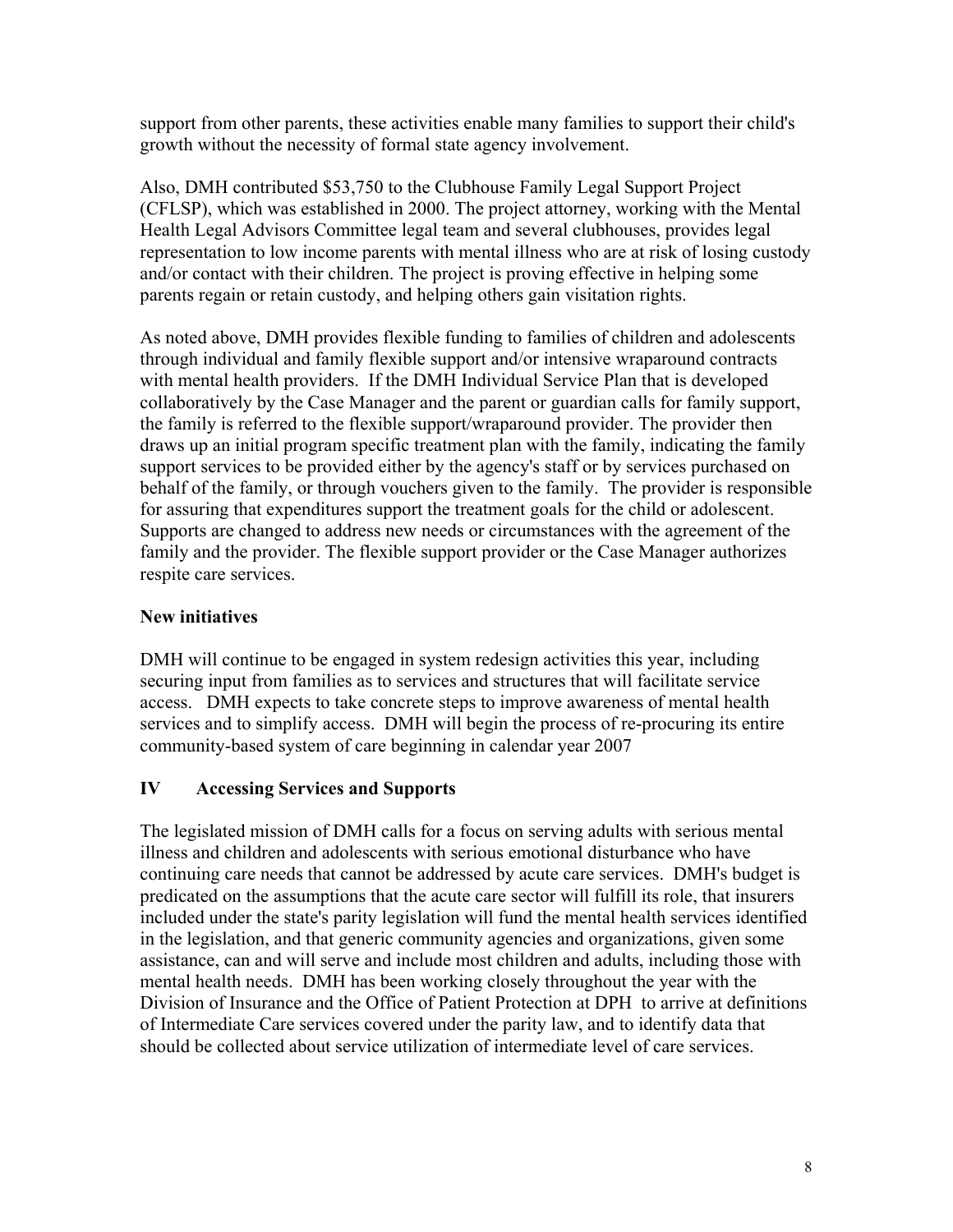One approach DMH has taken to assuring access to services is to create savvy consumers and families who can advocate for high quality acute care services and necessary funding. It should be noted that for adults, unless the parent is the legal guardian, DMH cannot contact the family without the client's permission. Thus, outreach work targets both families and adult consumers themselves. DMH funds entitlement specialists to work with consumers and families around access to the full array of entitlements and supports for individuals with mental health problems, including Medicaid, private health insurance coverage, SSI and SSDI, housing and legal aid. DMH also provides training on entitlements so that they can assist families with these matters. Both PAL and NAMI provide information to families regarding access to DMH services, and other means of securing mental health services. Since most children and adolescents with serious emotional disturbances also have special education needs, PAL, family support specialists and Case Managers are a resource for parents around special education services and appropriate school plans for children with mental health challenges.

DMH does extensive outreach and training with community agencies and organizations to make them aware of DMH services not requiring eligibility, such as education and family support activities sponsored by NAMI and PAL, as well as to inform them about the services available to individuals who meet DMH eligibility criteria. The toll-free Consumer Help-line at DMH fields calls from families as well as from clients. In FY'06, the line received a total of 1072 calls, of which 279 were from family members and 313 from consumers. For children and adolescents, DMH works collaboratively with Adoptive Families Together, Parents for Residential Reform, the Federation for Children with Special Needs, the Consortium for Children with Special Health Care Needs, and Families Organizing for Change (an organization focused on individuals with developmental disabilities and mental retardation) to assure that they know what services DMH can offer. DMH provides training to acute care psychiatric units, and to other state agencies such as DSS to keep them abreast of DMH services and eligibility requirements.

NAMI has a statewide information and referral line that services thousands of callers a year. Through these calls and other requests, NAMI-MASS mails and distributes approximately 10,000 informational packets a year, covering topics ranging from the basics of mental illness to issues surrounding guardianship.

In FY '03, DMH provided start-up funding to PAL to create a Parent Resource Network Line (PRN Line), a toll-free number for parents of children and adolescents, staffed by a parent who is an experienced family support specialist. The staff provides callers with direct assistance in resolving their problems, provides information related to youth mental health problems, and offers guidance in navigating the education, insurance and human service systems. During FY'06, 288 families placed a total of 346 calls to the PRN line. Families most frequently sought help related to school issues, insurance access, general mental health information, parent support groups and DMH eligibility.

General community information campaigns are conducted by the Massachusetts Association for Mental Health (MAMH) as part of its campaign to combat stigma about mental illness. Media are particularly involved during the month of October to promote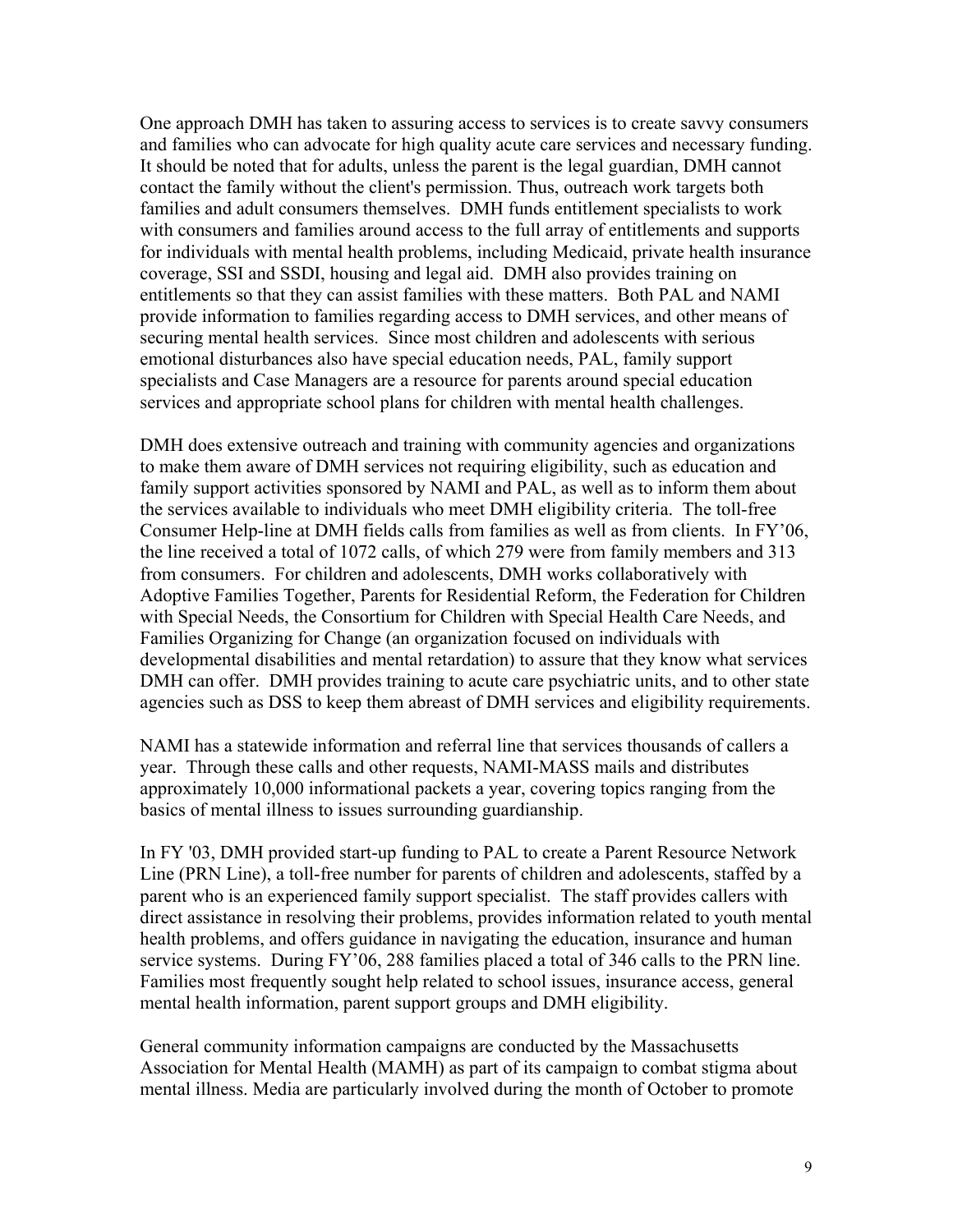the National Depression Screening Day, and also during May, which has been designated nationally as Mental Health month. The first week in May is Children's Mental Health Week. The DMH Areas and family support specialists sponsor numerous activities to increase knowledge about child mental health and the successes that youth with mental health issues can achieve. Local activities this past year included photography shows of work done by youth, Area-wide conferences with youth performances and distribution of informational materials to libraries, schools, and pediatricians' offices.

DMH and DSS continue to collaborate to assure that caregivers with mental illness involved with the child welfare system receive the services they need. In January 2002, DMH changed its adult eligibility guidelines to require that adult applicants be asked if they are involved with DSS, and if so, to offer short-term DMH services while their applications are being considered. Last summer, DMH Areas and DSS Regions were required to track the number of individuals served under this arrangement and to submit their plans for training and interagency communication. They are expected to report annually on service provision to applicants who are DSS parents.

The impact of parental mental illness on child well-being is increasingly documented in research. There are parent support groups at Employment Options and Atlantic House clubhouses. DMH continues to participate on the State-Wide Advisory Group for Parents with Mental Illness and their families created through the University of Massachusetts Medical School (UMMS). This group includes representatives from DMH, PAL, UMMS, Employment Options, the Cole Resource Center, and Mental Health Legal Advisors Committee. DMH makes a significant contribution to the research and intervention projects developed by the Parents' Project team at the UMMS Center for Mental Health Research. DMH administrators, staff, and clients are key stakeholders in identifying the team's agenda, implementing projects, and disseminating findings to the field, consumers and family members. A DMH staff member serves on the Steering Committee of the Family Options Project which is implementing and testing an innovative psychosocial rehabilitation intervention for parents with serious mental illness and their children. Researchers from the University of Massachusetts Medical School and Employment Options, Inc., a psychosocial rehabilitation clubhouse agency, are partnering to study both the process of implementing a family intervention and its outcomes.

## **New Initiatives**

As noted above, the need to increase community knowledge about mental health, to educate the community about the availability of services and to improve access to services have all been identified as priorities for DMH during the planning process to date. No specific new initiatives have been identified yet. However, the system redesign process which will continue throughout FY'07 is expected to result in specific recommendations for each of these items. Some are expected to be addressed through the DMH organizational structure, some through procurement.

## **V Culturally Competent Outreach and Support**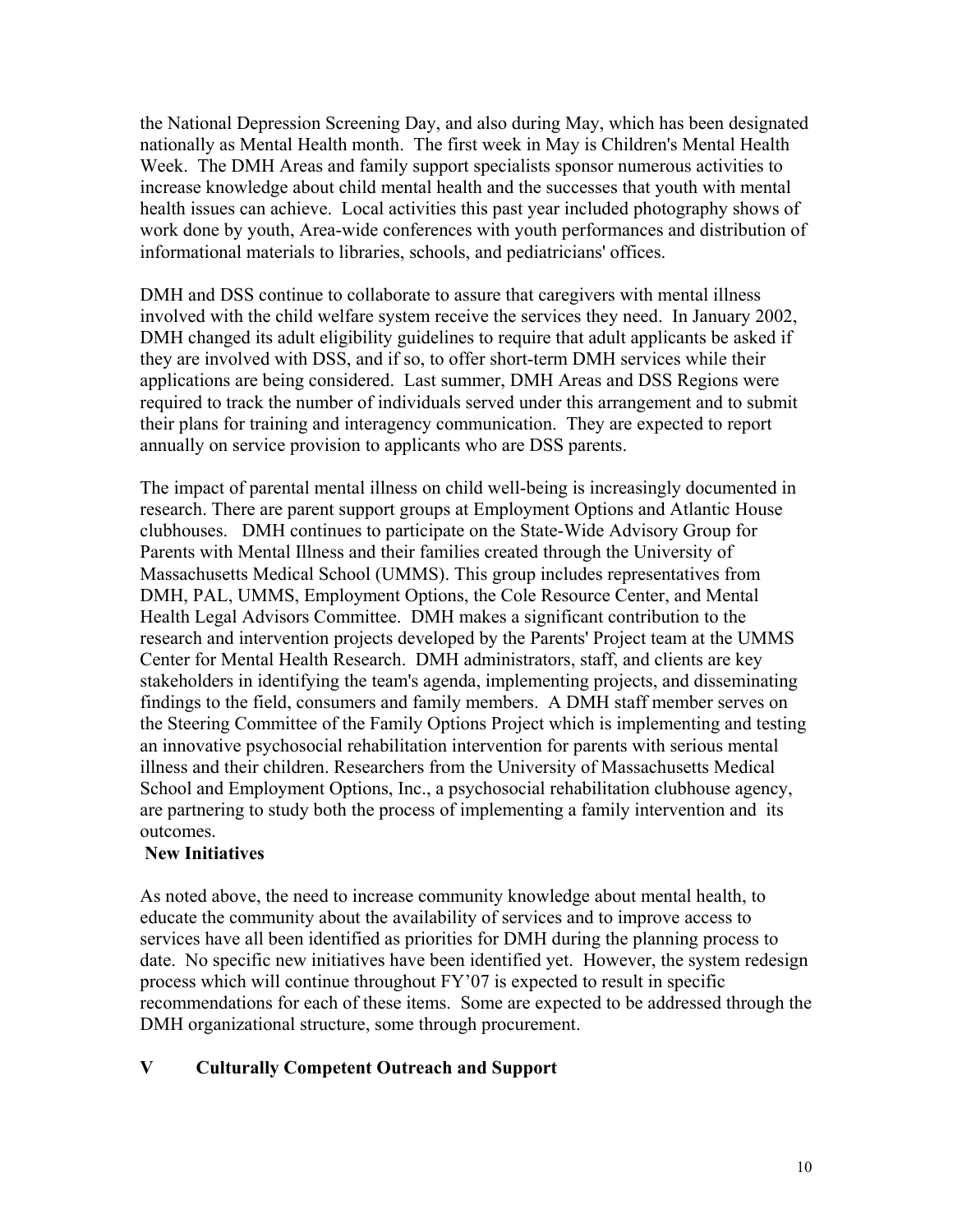All services are made accessible to individuals and families as needed. If English proficiency is limited, then interpreter services are made available. Likewise, interpreters are made available for individuals who are deaf and hard of hearing. DMH attempts to insure that all written materials are available in the client's preferred language. Translations are done, as needed, for individuals, for client-specific matters. The DMH Office of Multi-Cultural Affairs (OMCA) reviews DMH-prepared documents to assure that they are culturally appropriate for all populations. The DMH Office of Multi-Cultural Affairs also participates in community dialogues, and provides trainings and presentations as part of its regular activities.

The most recent three year (FY'05-07) Cultural Competence Action Plan operationalizes the Department's mission on culturally competent care to ensure that the unified behavioral health system is attentive to the needs of culturally and linguistically diverse populations, including at risk immigrants and refugees. This action plan adds a focus on leadership development, but otherwise follows the previous 3 year plan (FY'02-04) that centered on seven areas of organizational competence, those being community partnerships, services, data, research, training & education, information dissemination, and human resource development. The leadership development goal is to promote leadership in cultural competence/diversity to reduce mental health disparities and to provide the necessary resource for clients and their families to articulate issues and solutions to barriers on the reduction of disparities.

The Office was involved in the following activities in the past year that directly relate to outreach and support to families in Massachusetts:

- Planned and participated in a national Cultural Competence Institute for 160 participants from federally funded child and adolescent System of Care sites. Family members participated in both the planning and presentation teams.
- Planned and presented in a Institute on the Reduction of Mental Health Disparties for Racially and Ethnically Diverse Populations.
- Integrated cultural and linguistic competent content in DMH Family & Early Literacy Handbook.
- Conducted training on integrating culture into clinical practices for the University of Massachusetts Medical School and Harvard Medical School Psychology Internship programs.
- Updated and distributed the Multicultural Populations Resource Directory and the Interpreter Services Handbook for DMH Employees, and made it available on the DMH website.
- Continued to collaborate with NAMI on outreach and education to diverse populations.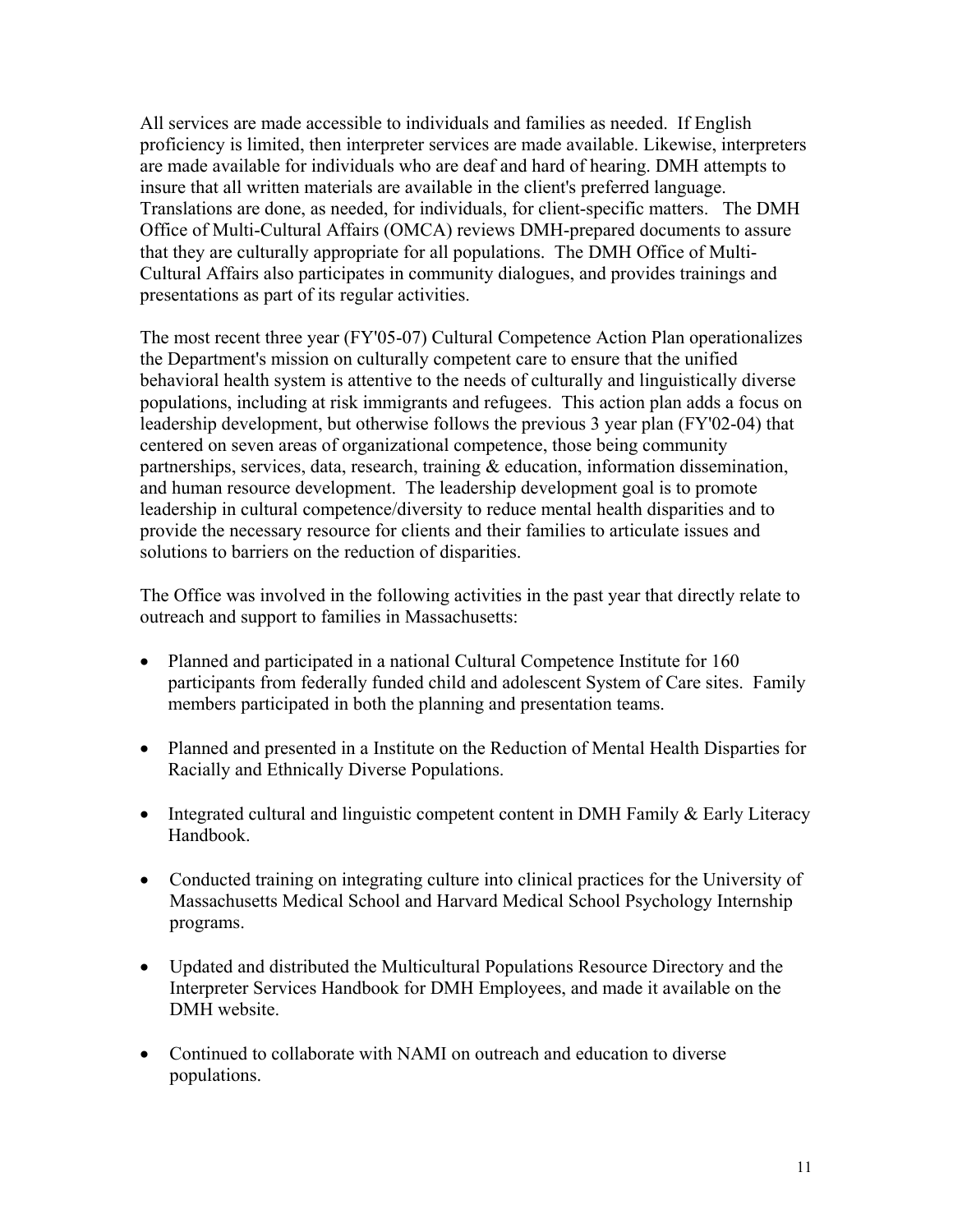## **New Initiatives**

The Office of Multi-Cultural Affairs actively participated in system redesign of FY'06 and will continue to participate in such activities in FY'07. Making sure that there is equal access to service for all ethnic and racial populations and that services are culturally appropriate are two benchmarks against which all recommendations will be measured.

## **VI Interagency Collaboration**

DMH is engaged in numerous activities with EOHHS and the agencies under its aegis as EOHHS takes steps to create a seamless system of care that is easy for families to navigate. DMH also continues to work in collaboration with the Department of Public Health and other EOHHS agencies to include individuals/families who have special health needs in regional emergency planning initiatives. DMH participated with the Mass. Association of Older Americans, Executive Office of Elder Affairs, the Mass. Aging and Mental Health Coalition in producing the second edition of "Eliminating Barriers to Mental Health Treatment: A Guide for Massachusetts Elders, Families, and Caregivers".

DMH continues to participate in the oversight of four interagency initiatives that incorporate family-driven service planning, the use of family support specialists, and family supports as critical components. These interagency projects all aim to prevent out-of-home placement through provision of intensive wraparound services, including family supports, for children and their families and through interagency engagement with families in service planning. The projects are:

- CFFC, described above;
- Central Massachusetts Communities of Care, a federally funded system of care demonstration project;
- Mental Health Services Program for Youth, a project housed at Neighborhood Health Plan that now serves five communities;
- Collaborative Assessment Program (CAP), a statewide DMH-DSS program with some Medicaid funding.

In addition, DMH participates in the EOHHS Planning and Review Teams for children and adolescents which address interagency service delivery issues.

DMH participates in numerous committees about child and adolescent services with the Department of Education and the Department of Early Education and Care to assure that children with special behavioral needs have access to appropriate child care and educational services and that programs understand and provide appropriate supports for families raising children with disabilities.

## **New Initiatives**

Reduction or elimination of expulsion of children from pre-school settings was one of the priorities of the Mental Health Commission for Children. The Department of Early Education and Care received money in the FY'07 budget to address this problem, and